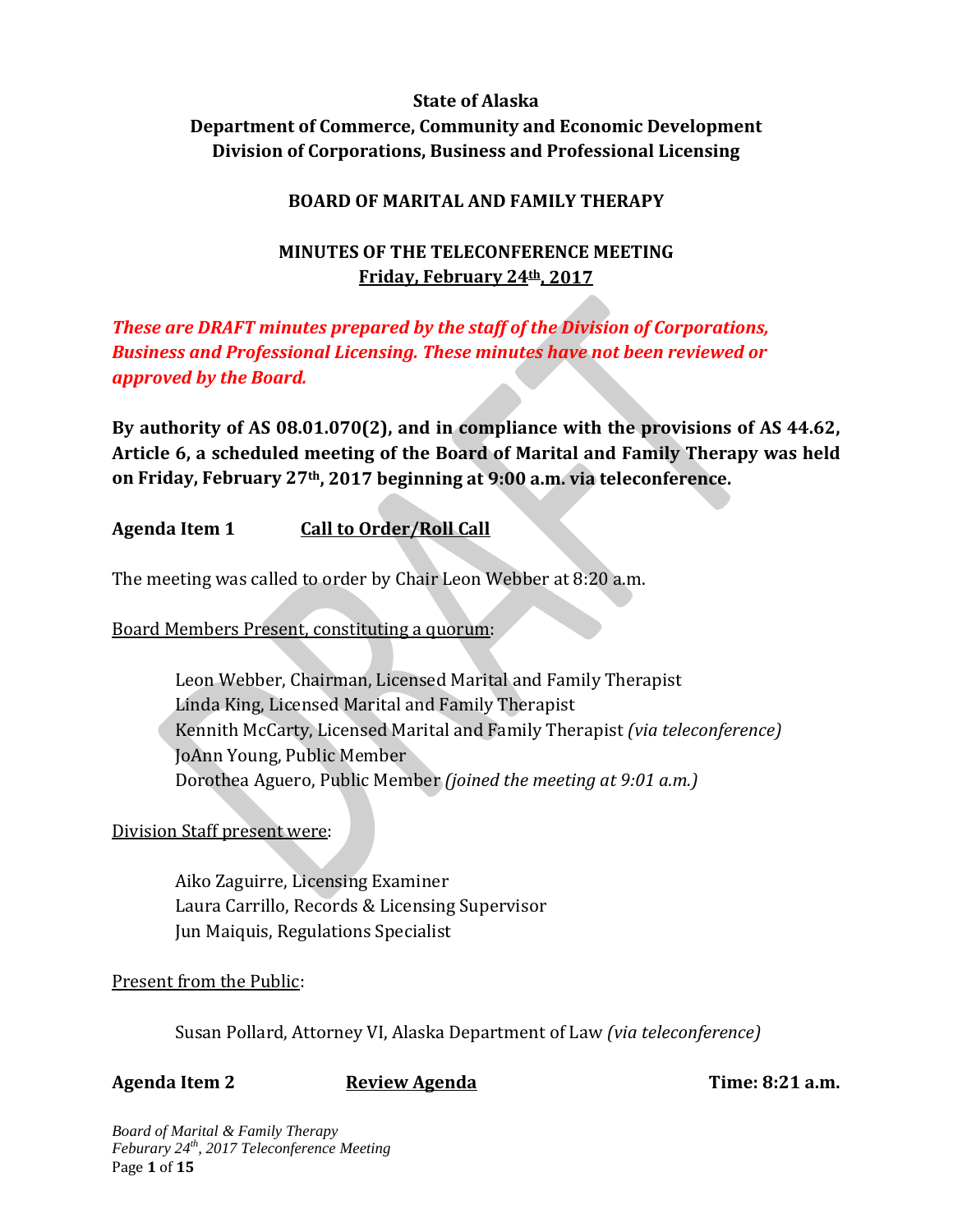The Board reviewed their meeting agenda.

# **On a motion duly made by Linda King, seconded by JoAnne Young, and approved unanimously, it was**

## **RESOLVED to approve the Agenda as presented.**

**Agenda Item 3 Ethics Time: 8:22 a.m.**

There were no ethics to report.

Agenda Item 4 **Draft Regulations** Time: 8:23 a.m.

With no ethics violations to report, the Board moved to the next item on the agenda, drafting regulations in regards to teletherapy and continuing education.

#### Continuing Education

Chair, Leon Webber opened the meeting for discussion on continuing education regulations. The Board first addressed the continuing education regulation project that they have previously submitted to the Department of Law. Aiko Zaguirre reminded the Board that they would need to specify who can apply for continuing education approval, as this was one of the reasons why the Department of Law returned their previous regulations project. Kennith McCarty recalled that the reason why the proposal was returned to the Board was due to not indicating the costs should a State agency submit an application for CE approval. Mr. McCarty provided suggestions to the Board as to how they can address this. One of them was to simply add a statement on the proposal that says "this applies to all applications, including State and non-State agencies. Linda King asked why the proposal that they have submitted was "disapproved." Mr. McCarty stated that Laura Carrillo, the Board's previous examiner was the one who wrote the corrections, to which Ms. Zaguirre disagreed to. Ms. Zaguirre stated that the corrections were all from the Department of Law when the proposal was returned to the Board.

Ms. Zaguirre read the email from Susan Pollard, who reviewed the CE regulations project that the Board submitted. In Ms. Pollard's email, she stated that the proposal needs further work, specifically on clarifying who can submit an application, as well as again, the costs to State agencies. Mr. McCarty stated that he does not remember any other comment from the Department of Law other than the issue on costs. Mr. McCarty asked if Ms. Pollard can join the meeting to clarify the disapproval of the CE regulation proposal that the Board has submitted before. Ms. Zaguirre stated that she will try and contact Ms. Pollard to attend the teleconference.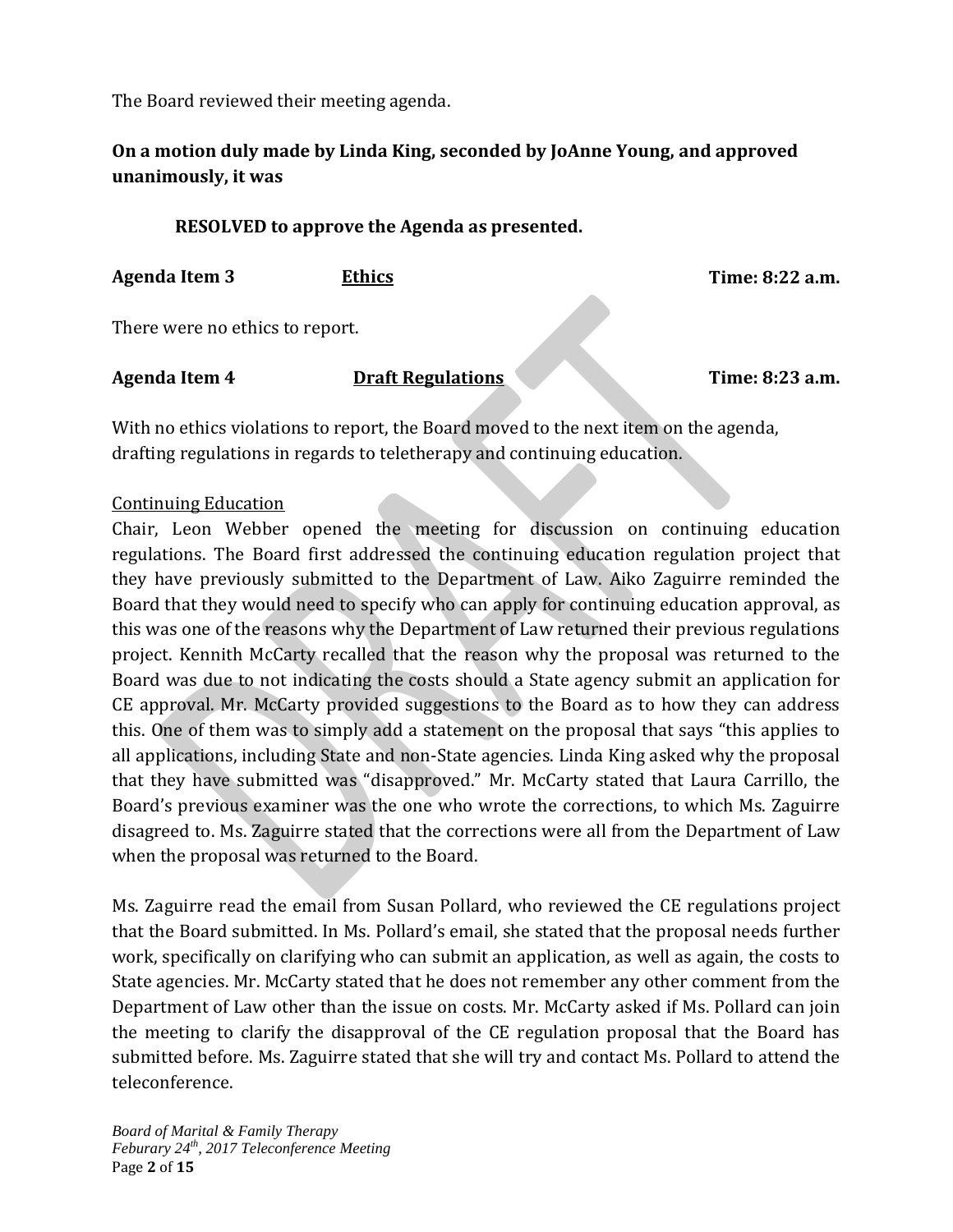#### **Agenda Item 5 Board Members Time: 8:40 a.m.**

While waiting for the clarification from the Department of Law, Mr. McCarty asked Mr. Webber if he can provide his final message to the Board as it was his last meeting as a Board member. Mr. Webber allowed Mr. McCarty to provide his statement to the Board, and also encouraged Ms. King to deliver hers as she will also be terming out.

Mr. McCarty read out his farewell letter to the Board. Mr. McCarty expressed his gratitude as a member of the Board to the licensees, to a couple of legislators, as well as to the Office of the Governor. Mr. McCarty also commended the Board's passion to serve the marital and family therapy workforce, and their effort in cutting the Board's deficits in any way possible. Mr. McCarty also challenged the Board to continue pushing for the statutes and regulations that they have been seeking to be implemented, as well as to be more responsible in keeping track of all the documents that include previous motions passed, position statements, and meeting minutes, in order to be more clear in future meetings and continue keeping the licensees informed.

Mr. Webber, Chair, thanked Mr. McCarty for his final message to the Board. Mr. Webber then asked Ms. King to provide her departure message to the Board. Ms. King stated that it has been an honor to serve the marital and family therapy workforce as a Board member. Ms. King added that although sometimes being a member of a Board that is continuously changing gets frustrating, she believes that the Board is doing excellently in handling the difficulties and considers it a privilege to work with the other members.

## Agenda Item 4 **Draft Regulations** Time: 8:23 a.m.

*Laura Carrillo, Records and Licensing Supervisor, entered the room at 8:45 a.m. Laura Carrillo, Records and Licensing Supervisor, left the room at 11:20 a.m. Jun Maiquis, Regulations Specialist, entered the room at 9:20 a.m. Jun Maiquis, Regulations Specialist, left the room at 9:33 a.m. Susan Pollard, Attorney VI, joined the meeting at 9:53 a.m. Susan Pollard, Attorney VI, left the meeting at 10:06 a.m.*

## Continuing Education

After hearing a few words from Mr. McCarty and Ms. King, Chair, Mr. Webber asked the Board to continue discussing their regulations for continuing education approval applications. Mr. McCarty stated that during the Board's last meeting, he recalled that the Board was told that they only need to clarify who may apply for continuing education approval by changing "sponsor" to "applicant" for consistency, and also to make a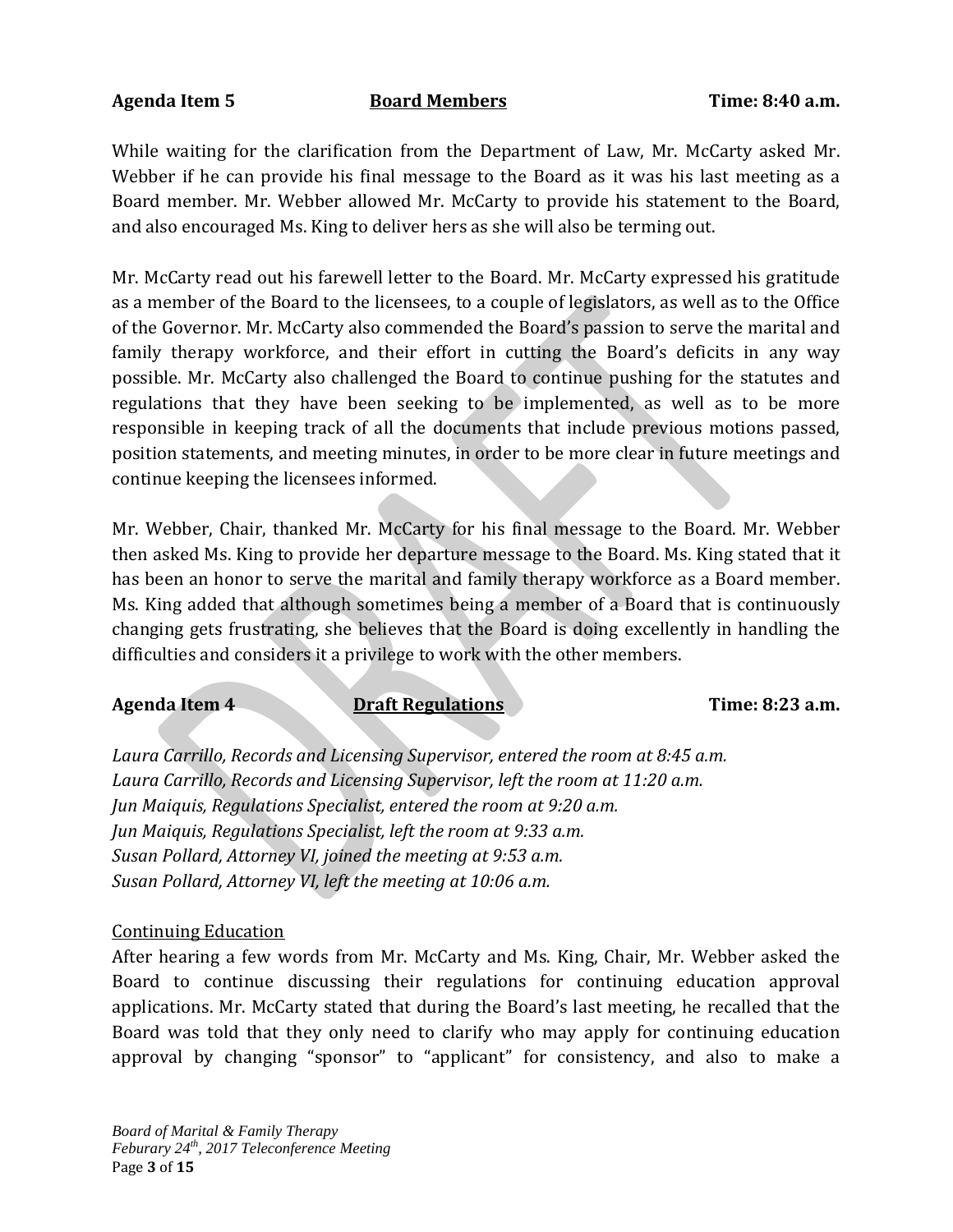statement regarding giving privileges to the State in regards to CEU so as they are exempt from paying any fees.

Ms. Carrillo joined the meeting and clarified the corrections in regards to the continuing education regulation proposal returned to the Board from the Department of Law. Ms. Carrillo reiterated to the Board the same reasons for disapproval that Ms. Zaguirre identified earlier, and also read to the Board the email Ms. Pollard sent to the Division's regulations specialist, Jun Maiquis. Mr. McCarty insisted on adding an additional line stating: "(e) the State of Alaska is dismissed of charges for CEUs, but the presenter must have completed a Masters or Doctorate." Ms. Zaguirre asked if the Board wants to waive the fees for the State agencies, to which Mr. McCarty agreed to, exemplifying the Board's stance on exempting the American Association for Marital and Family Therapy and Alaska Association for Family Therapy. Ms. Carrillo clarified that if this is what the Board would prefer, they should make it clear for the record. Mr. McCarty, however, stated that they need not specify that in the current continuing education regulation proposal, as it is already included in their regulations under the approved continuing education activities that associations are exempted from submitting an application. Ms. Carrillo explained that the inclusion of the national and Alaska associations in 12 AAC 19.320 (b)(2)-(3) does not exempt them from applying and paying the fees, but rather, only clarifies the acceptable activities for continuing education. The Board continued their discussion in regards to the already approved activities under 12 AAC 19.320.

Ms. Carrillo also reminded the Board to be receptive to Ms. Zaguirre's input, as it appears that she provided the same information to the Board regarding the CE regulations project. Ms. Zaguirre sent Ms. Pollard an email to check if she is available to join the teleconference.

Chair, Mr. Webber asked the Board to finalize their regulations draft in regards to continuing education. Mr. McCarty, however, suggested to wait until Ms. Pollard clarifies the disapproval on their earlier proposal.

# **On a motion duly made by Kennith McCarty, seconded by Linda King, and approved unanimously it was:**

# **RESOLVED to table the discussion on the continuing education regulations project until Susan Pollard from the Department of Law can provide input.**

## Teletherapy

Chair Webber prompted Dorothea Aguero to present the draft for the teletherapy language, and also asked Mr. McCarty to explain his suggested corrections to the draft. Ms. Aguero acknowledged that the guidelines provided a good framework for developing the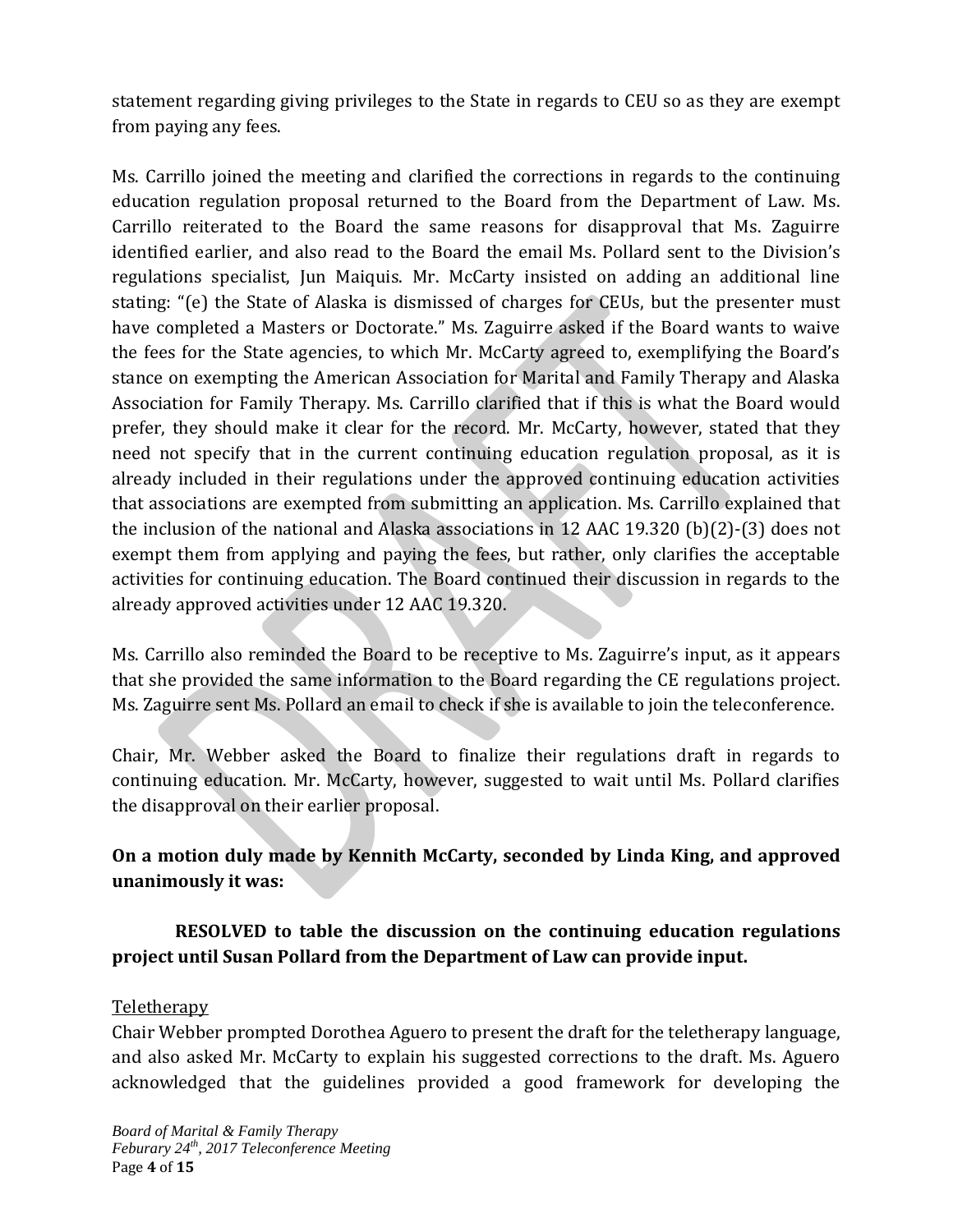regulations, adding that the professional counselors draft was helpful as well. Ms. Aguero informed the Board that she reviewed the April Board packet and referred to the list of preferred language that could be added to the teletherapy regulations draft. Ms. Aguero further commented that as far as the detailed language goes, it should be specified by the licensed therapists. Ms. King asked Ms. Aguero to provide clarification on the proposed language for teletherapy endorsement. Mr. McCarty crossed out the language for teletherapy endorsement as he does not believe an individual needs an endorsement to practice teletherapy, but should be in compliance with the required training. The Board continued to discuss the necessity of an endorsement. Ms. Carrillo added that the "endorsement" language is simply a suggestion based on the Dispensing Opticians Program. Ms. Carrillo explained that the dispensing opticians program use the endorsement language for those who are already licensed who would like to practice in a certain area, which the Board can do for the practice of teletherapy, to verify their qualifications. Mr. McCarty insisted that the endorsement application is not necessary.

After the discussion on the endorsement language, Mr. Webber asked Ms. Aguero to continue presenting the teletherapy regulations draft.

## Continuing Education

Ms. Zaguirre asked the Board to return to their discussion regarding continuing education, as Jun Maiquis, the Division's regulations specialist joined their meeting for clarification. Mr. Maiquis clarified to the Board that the CE draft was disapproved not because of the language, but due to the costs not being properly public noticed. Mr. Maiquis explained that the attorney handling the project will scratch the disapproved section, but it is not necessary because it was written, and added that the Board can simply re-write the draft.

Mr. Maiquis also suggested that the Board would need to clarify who is the "applicant," and suggested that if the Board does not want the licensees to apply, then they would need to specify that. Ms. Young stated that the provider, who can be a licensee, may apply as an "instructor" of the class, but not as a "licensee." Ms. Carrillo suggested that since the Board has approved CE applications from licensees in the past, they would have to clarify that this will not be allowed in the future. Mr. Maiquis agreed to Ms. Carrillo, adding that they should specify in their regulations draft that the application only applies to the providers, excluding licensees. Ms. Carrillo asked the Board if they will automatically reject applications from licensees. Ms. Young and Mr. McCarty disagreed, and explained that the licensee may apply as the provider of the class, but not as a licensee who will take or have taken the class.

Chair, Mr. Webber reiterated that the Board would like to specify that: 1) only providers may apply for continuing education course approval; and 2) that the American Association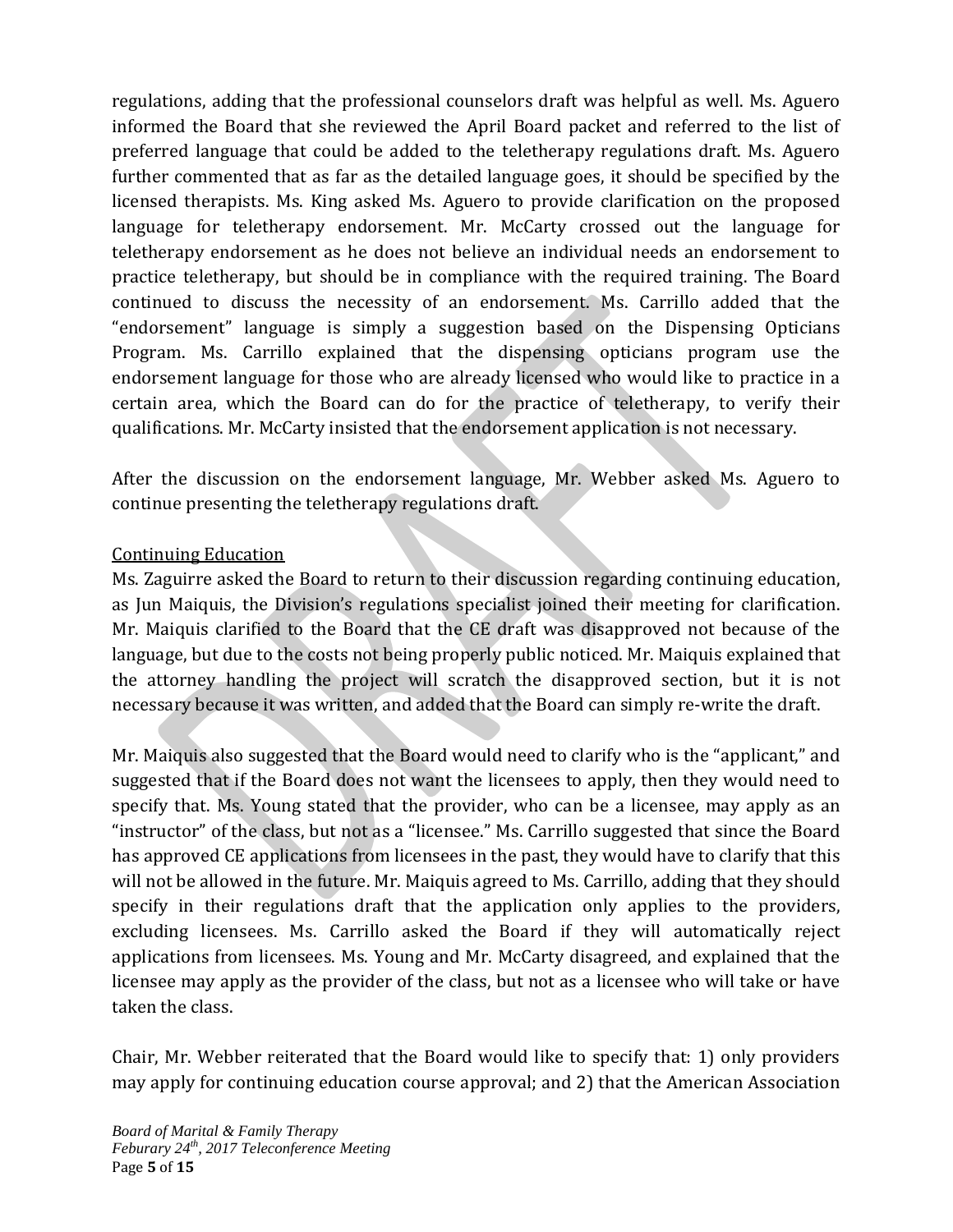of Marital and Family Therapy, Alaska Association of Marital and Family Therapy, and State of Alaska agencies will be exempted from submitting an application and fees, ehen and if such fees are implemented.

Mr. Maiquis stated that the Board can make a motion as to how they want this to be rewritten and will be in contact with Harriett Milks, who is the assigned attorney for the project. Ms. Aguero requested to simply attach a memo instead of crossing-out portions to the regulations proposal if the Department of Law will return a regulations proposal again to the Board in the future to prevent any confusion of the whole draft being rejected. Chair, Mr. Webber thanked Mr. Maiquis for providing suggestions and clarifications to the Board.

# **On a motion duly made by Kennith McCarty, seconded by Linda King, and approved unanimously it was:**

**RESOLVED to approve to add to the current continuing education regulation proposal 12 AAC 19.350 to read as:** 

**12 AAC 19.350. Application of providers for continuing education course approval. (a) Except as provided in 12 AAC 19.310, to be approved by the Board to meet the continuing education requirements of 12 AAC 19.320, an applicant for continuing education course approval shall submit to the board, not less than seven days before the date of the proposed program presentation date,**

**(1)a completed application on the form provided by the department;**

- **(2)the continuing education course approval fee specified in 12 AAC 02.242;**
- **(3)the name of the course provider;**
- **(4)a complete course description, including the course title and a description of the ;earning objectives;**
- **(5)a course syllabus; and**
- **(6)an outline of the major topic covered by the course and the number of classroom hours allowed for each topic.**

**(b) Approval of continuing education course under this section is valid until December 31 of the next even numbered year.**

**(c) An applicant who has a change in condition required under (a)(3)\_(6) of this section during the approval period described in (b) of this section must reapply to the board for continuing education credit approval not later than seven days after the course is presented.**

**(d) The applicant shall keep records of attendance of all courses provided for a minimum of two years after the expiration date of the approved course, and may be audited at the discretion of the board.**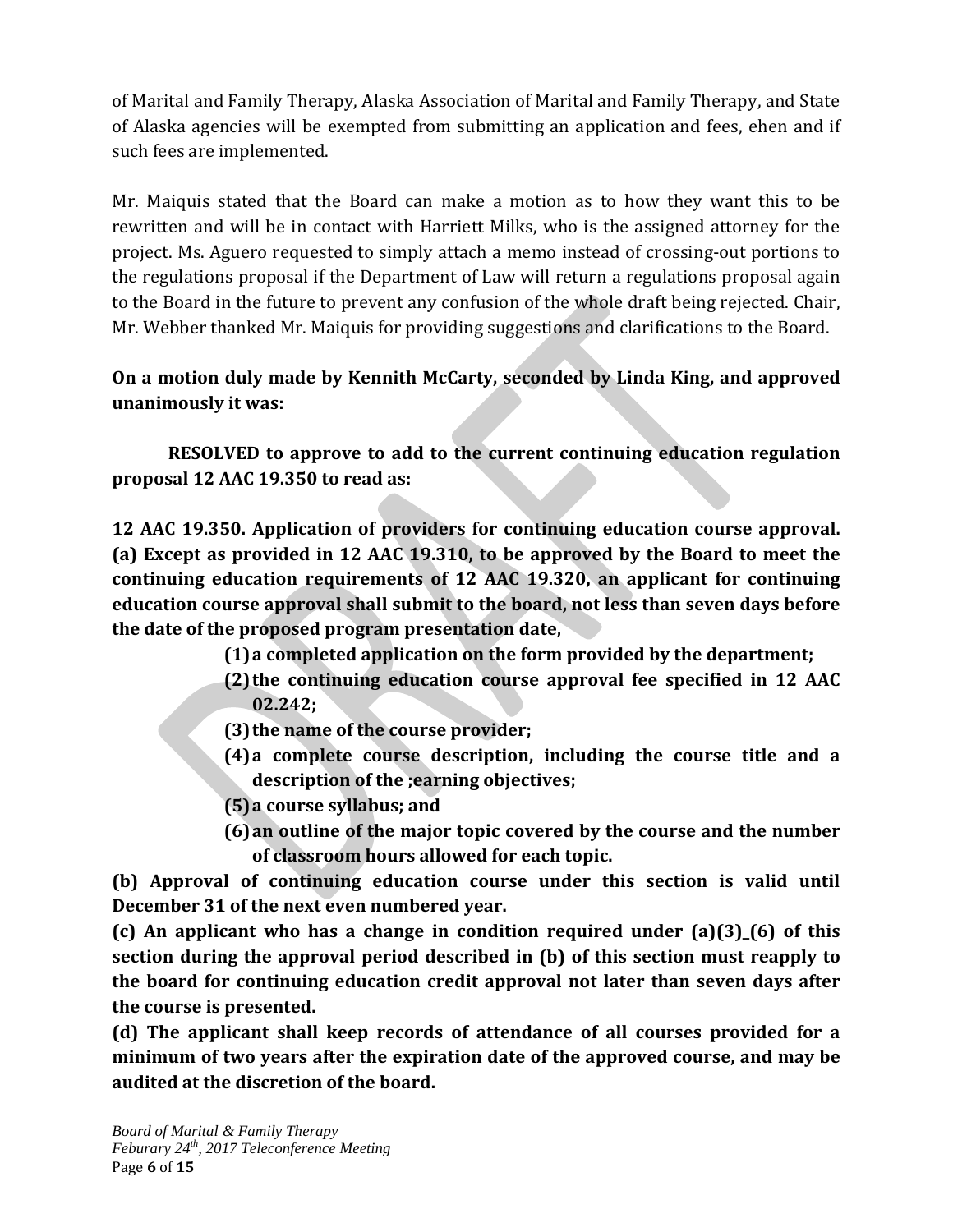# **(e) Exemption of the continuing education fee requirements are: American Association of Marital and Family Therapy, Alaska Association of Marital and Family Therapy, and the State of Alaska.**

## **Authority: AS 08.63.050 AS 08.63.100**

Ms. Carrillo asked the Board regarding the Board's intent to audit the providers of continuing education. Ms. Young clarified that this is for safeguarding the licensees, and also to verify their attendance in the class. Mr. McCarty also added that the Board, in their discretion may audit the provider if there is a concern regarding the class, or simply to verify if the class indeed took place, and also agreed to what Ms. Young stated earlier, which was to verify the class attendance. Ms. Carrillo stated that she believes that it is not necessary to audit the class as there are centralized statutes and regulations regarding renewals and auditing the licensees, which is outlined in 12 AAC 02.960.

## *Chair, Mr. Webber called for a break at 9:41 a.m.*

*Off the record at 9:41 a.m. Back on the record at 9:47 a.m.*

During the break, Mr. McCarty called Susan Pollard from the Alaska Department of Law, who was the Attorney who provided comments to the continuing education regulation proposal that the Board has initially submitted. Mr. McCarty said that Ms. Pollard will be joining the teleconference to provide clarifications.

Before the break, the Board had a discussion on possibly auditing the CE provider if and when needed. Ms. Young asked Ms. Zaguirre if they can simply change the word "audit" to "verify," as the Board only wants verification of a licensee's attendance to a class. Ms. Zaguirre stated that seems like a better option than using the word "audit," so as not to be confused with license auditing.

# **On a motion duly made by JoAnn Young, seconded by Dorothea Aguero, and approved unanimously it was:**

**RESOLVED to amend the motion for the continuing education regulation proposal 12 AAC 19.350(d) to change the word "audit" to "for verification." 12 AAC 19.350(d) should now read as: (d) the applicant shall keep records of attendance of all courses provided for a minimum of two years after the expiration date of the approved course for verification.**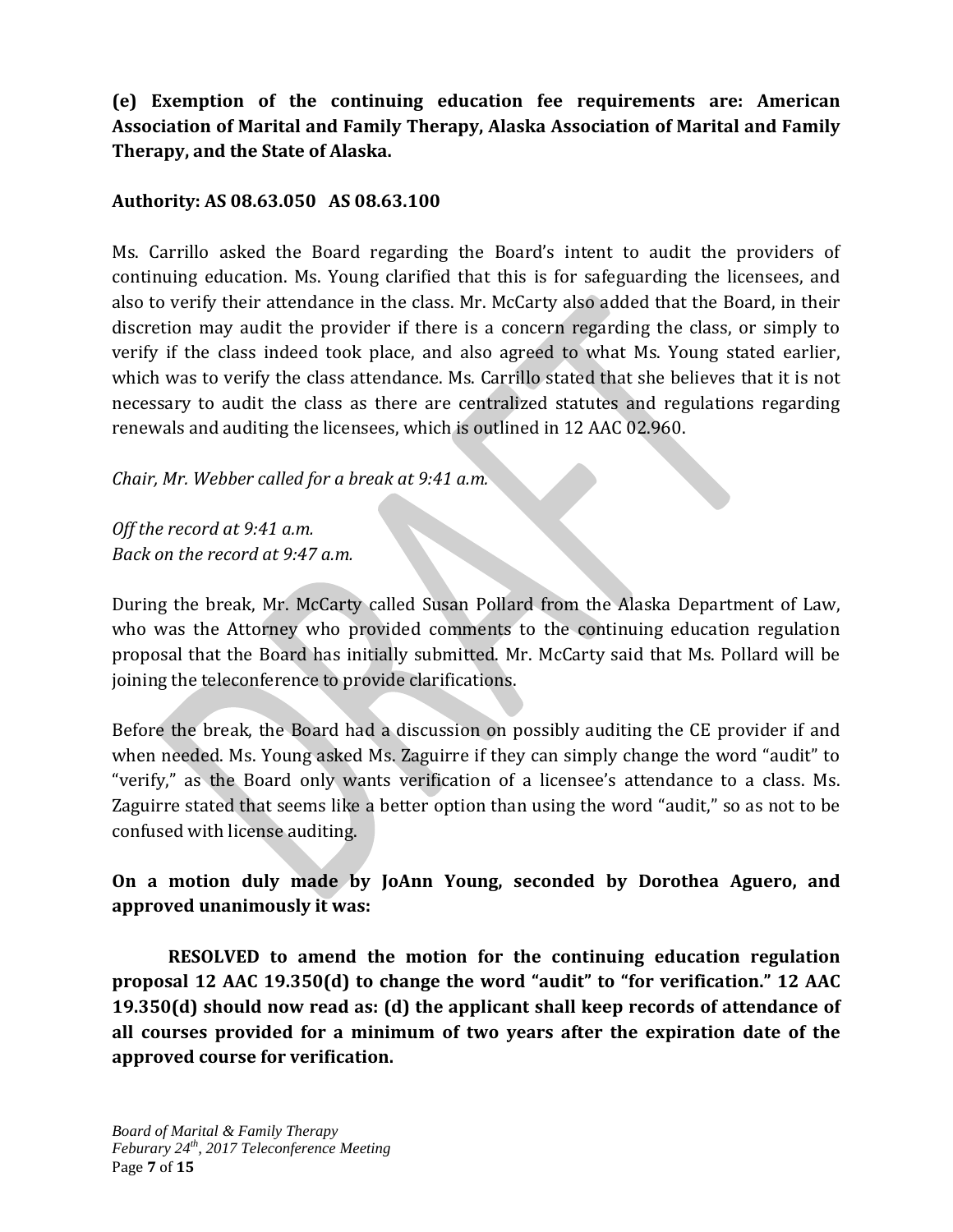After the discussion on verifying a licensees' attendance in a continuing education class, Ms. Pollard joined the teleconference. Mr. Webber thanked Ms. Pollard for her presence to provide guidance to the Board in regards to the initial CE regulation proposal. Mr. Webber prompted Mr. McCarty to ask questions to Ms. Pollard, as he was the one who contacted her to join the teleconference. Mr. McCarty asked Ms. Pollard to clarify the disapproval of their submitted continuing education regulation proposal, also asking for her advice on how the Board should proceed. Ms. Pollard stated that since she was not informed that the Board wanted clarification, she only looked at the email that she sent to Mr. Maiquis and Ms. Carrillo last March regarding this proposal. Ms. Pollard explained that as she recalled, the disapproval of the CE regulation proposal was due to a lack of understanding of the scope; specifically as to whom it would apply to. Ms. Pollard also added that in particular, they have noticed potential inclusion of the State without properly being specified. Mr. Webber informed Ms. Pollard of the changes that the Board has made earlier on the CE regulations proposal, and also expressed his appreciation towards her for participating in the meeting even in such short notice.

Ms. Carrillo asked Ms. Pollard if verifying a licensee's participation in a course and the course provider's compliance to the regulations are necessary as it appears to be duplicative of the current audit process of the Division. The Board opened the discussion again on possibly auditing the course provider for the purpose of verifying a licensee's attendance. Mr. McCarty suggested that since this issue has already been discussed earlier, the Board should move on to discuss their teletherapy regulations draft.

## Teletherapy

Mr. Webber asked the Board to review both what he and Ms. Aguero had worked on, as well as the copy with the edits and corrections from Mr. McCarty.

Ms. Aguero asked Mr. McCarty why he removed the first section in their draft, which was a Statute indicating the Scope of Teletherapy. Mr. McCarty explained that the Board does not have authority to add this. Ms. Carrillo explained that Senate Bill 74 authorizes the Board to make changes to their regulations, and if necessary, to the statutes as well. Ms. Carrillo added that Mr. Maiquis verified with her that once the regulations draft is submitted, the statutes will also be updated in accordance with SB74, as naturally, there is nothing in the statutes and regulations of the Board is pertaining to teletherapy as of yet.

The Board then continued to discuss the teletherapy draft that was provided by Ms. Aguero line-per-line, and used the edits from Mr. McCarty and the Board of Professional Counselors' teletherapy draft as a resource for finalizing theirs.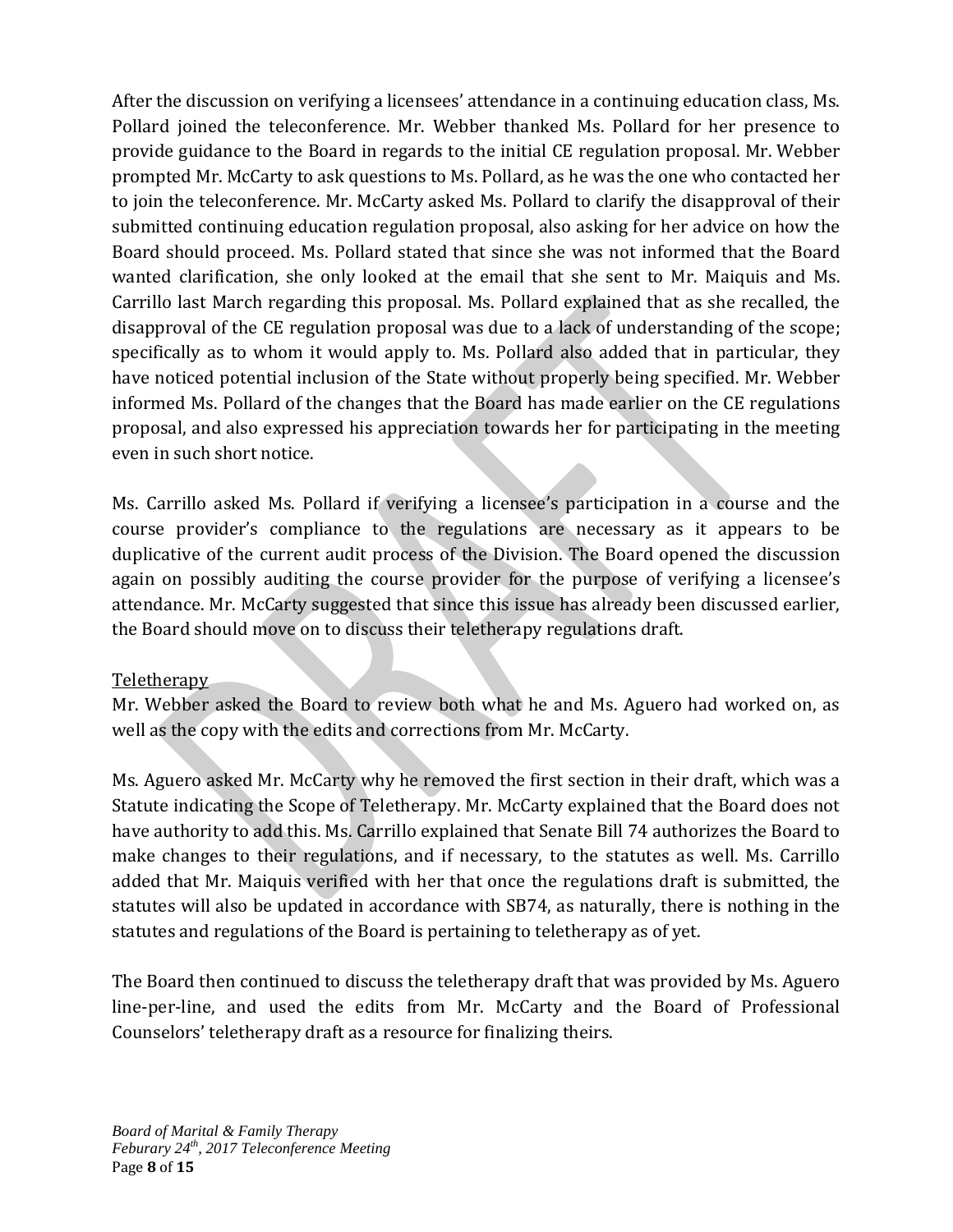**On a motion duly made by Dorothea Aguero, seconded by Linda King, and approved unanimously it was:**

# **RESOLVED to accept the first paragraph referring to the authorizing statute and code section on the Board's working draft on teletherapy.**

#### It will read as:

#### **AS. 08.63\_\_\_\_\_\_(new section) Scope of Teletherapy Practice.**

Services offered by licensees of this Board across a distance by electronic means fall within the jurisdiction of the Board as with traditional, face-to-face services described in this chapter. AS 08.63 and 12 AAC 19 will apply to these services. Teletherapy or technology-assisted services refers to the scope of marriage and family therapy practice of diagnosis, evaluation, consultation, intervention, ad treatment of behavioral, social, and interpersonal disorders through syncrhonous or asychoronus two-way electronic communication, including but not limited to telephone, videoconferencing, email, text, instant messaging, and social media. The practice of technology-assisted distance professional services does not include functions or practices that are not within the training required for licensure under this chapter in accordance with AS 08.63.240.

## **On a motion duly made by Kennith McCarty, seconded by Linda King, and approved unanimously it was:**

**RESOLVED to approve the section "Eligibility to Practice Teletherapy" with the following amendments: adding "regarding teletherapy," and "with a minimum of four (4) hours.** 

It will read as:

#### **12 AAC 19.\_\_\_\_\_\_ (new section): Eligibility to Practice Teletherapy Therapy**.

- (a) to be eligible to practice teletherapy with Alaska clients, an individual must
	- 1. be licensed in good standing under AS 08 63.100 as a marital and family therapist or AS 08.63.110 as a marital and family therapy associate
	- 2. complete the following initial training in all topics regarding teletherapy, totaling a minimum of 4 hours
		- i. appropriateness of teletherapy
		- ii. teletherapy theory and practice
		- iii. modes of teletherapy delivery
		- iv. legal and ethical issues
		- v. handling online emergencies
		- vi. best practices and informed consent

The Board then continued to discuss the section, "Application for Teletherapy Endorsement" which was initially included in their working teletherapy regulations draft. Mr. McCarty, Mr. Webber, and Ms. King agreed that it is not necessary to have an application for those who will be practicing teletherapy in the State. Ms. Carrillo stated that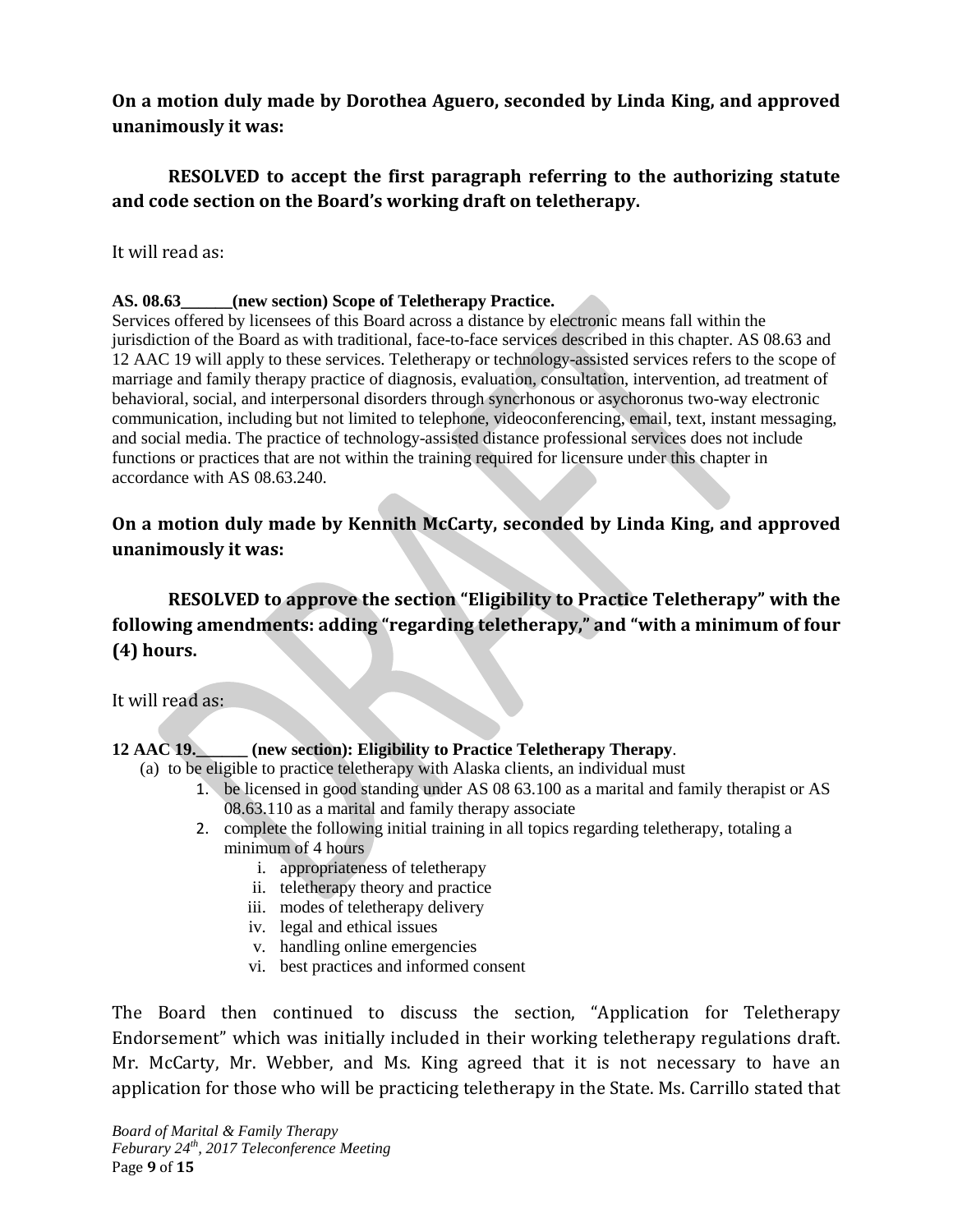this is one way to track who is practicing teletherapy in the State. Ms. Zaguirre asked the Board if she can just assume that all licensees are practicing teletherapy, to which Ms. King has agreed to. The Board has agreed to remove this language at this time, and if prompted to have an application, then they can add it in the future.

**On a motion duly made by JoAnn Young, seconded by Linda King, and approved unanimously it was:**

**RESOLVED to remove the "Application for Teletherapy Endorsement" language from their working draft at this time.**

**On a motion duly made by Kennith McCarty, seconded by Linda King, and approved unanimously it was:**

**RESOLVED to amend 12 AAC 19.300 to add (c): an applicant renewing a license who participates in teletherapy must complete 2 hours of continuing education relating to teletherapy practice, which includes teletherapy ethics.** 

**On a motion duly made by JoAnn Young, seconded by Linda King, and approved unanimously it was:**

**RESOLVED to amend 12 AAC 19.210 to add (d): a supervisor must:**

- **1.) Have completed at least 4 hours of training in the use of teletherapy technologies before engaging in teletherapy practice, according to 12 AAC19\_\_\_(new section)(a)(2)**
- **2.) Determine that telesupervision is appropriate for a supervisee considering professional, intellectual, emotional, and physical needs**
- **3.) Inform supervisees of the potential risks and benefits associated with telesupervision**
- **4.) Take reasonable steps to ensure the security of their communication medium;**

**On a motion duly made by Linda King, seconded by JoAnn Young, and approved unanimously it was:** 

## **RESOLVED to accept the proposed language provided by Ms. Aguero to be added as numbers five, six, seven, and eight to 12 AAC 19.210.**

The additions will read as:

5.) Commence telesupervision only after gaining appropriate education, training or supervised experience using the relevant technology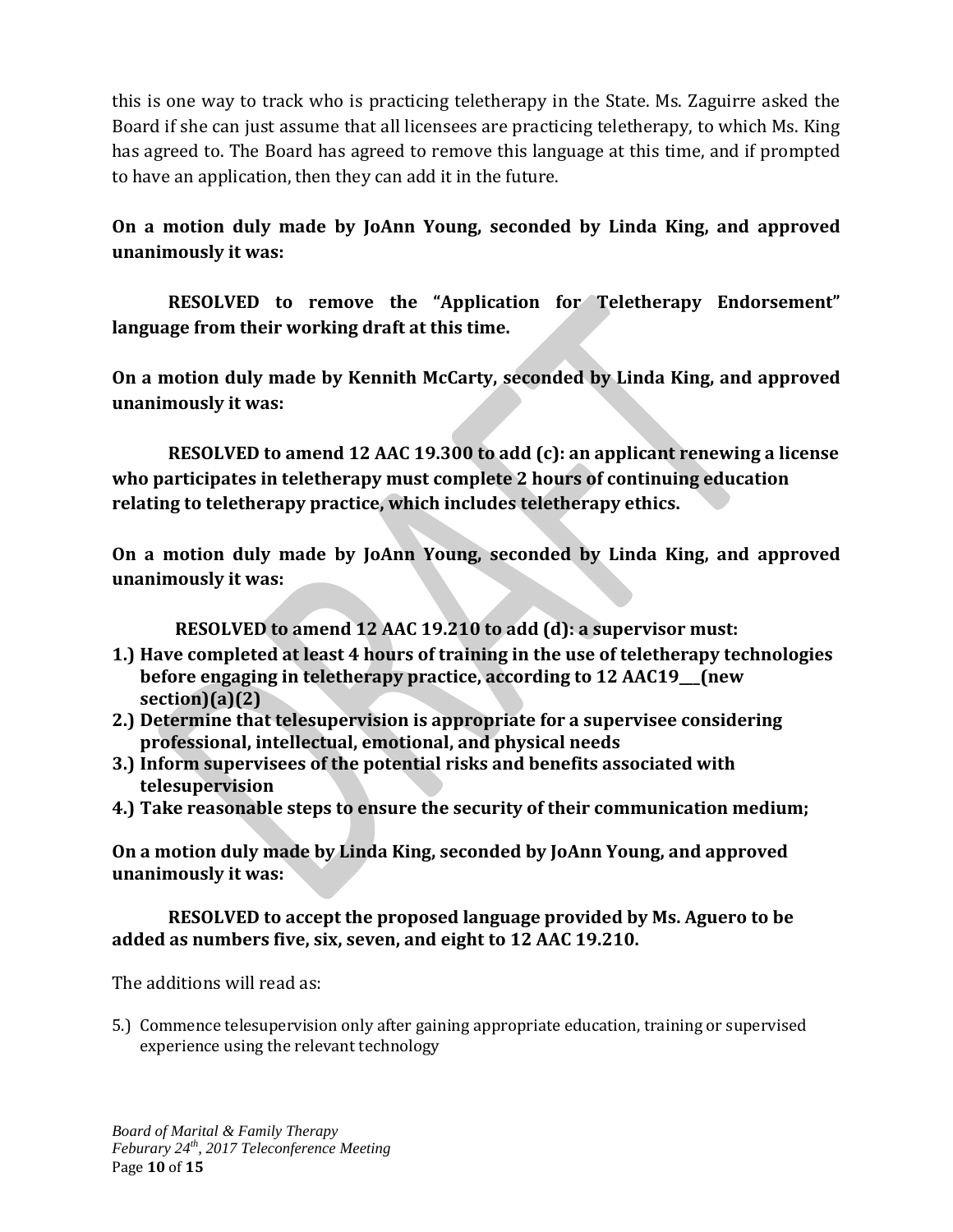- 6.) Be aware of the risks and responsibilities associated with tele-supervision and advise supervisees in writing of these risk as well as the supervisor's and supervisees responsibilities for minimizing such risks.
- 7.) Consider that communications may be synchronous or asynchronous and that technologies may augment traditional in-person supervision or be used as stand-alone supervision.
- 8.) Be aware of the potential benefits and limitations in their choices of technologies for a particular supervisee in a particular situation.

## **On a motion duly made by Dorothea Aguero, seconded by Linda King, and approved unanimously it was:**

**RESOLVED to adopt the changes that were suggested by Mr. McCarty to the section "Providing Technology Assisted Distance Professional Services," bullets (a) and (b).**

This section will now read as follows:

## **PROVIDING TECHNOLOGY ASSISTED DISTANCE PROFESSIONAL SERVICES.**

- (a) The provision of any service as the practice of Marital and Family Therapy (Sec. 08.63.900 (5)) to a client in the State of Alaska through digital, telephonic, electronic or other means, regardless of the location of the provider of such service, shall constitute the practice of Marital and Family Therapy in the State of Alaska and shall require licensure of the service provider under the statutes and regulations of the State of Alaska for Marital and Family Therapy.
- (b) The provision of any service defined as the practice of marital and family therapy by a provider of such service in the State of Alaska through digital, telephonic, electronic, or other means, regardless of the location of the Client receiving such services, shall constitute the practice of marital and family therapy in the State of Alaska and shall require licensure of the provider under the applicable provisions of the statutes and regulations of the State of Alaska for marriage and family therapists. Licensees are required to comply with all statutes, regulations, and rules of the state where the client is physically located.

*Mr. McCarty asked Mr. Webber to pause the meeting for a short break. Chair, Mr. Webber called for a break at 10:49 a.m.*

*Off the record at 10:49 a.m. Back on the record at 10:55 a.m.*

After the break, the Board continued to discuss and finalize their teletherapy regulations draft.

**On a motion duly made by JoAnn Young, seconded by Kennith McCarty, and approved unanimously it was:**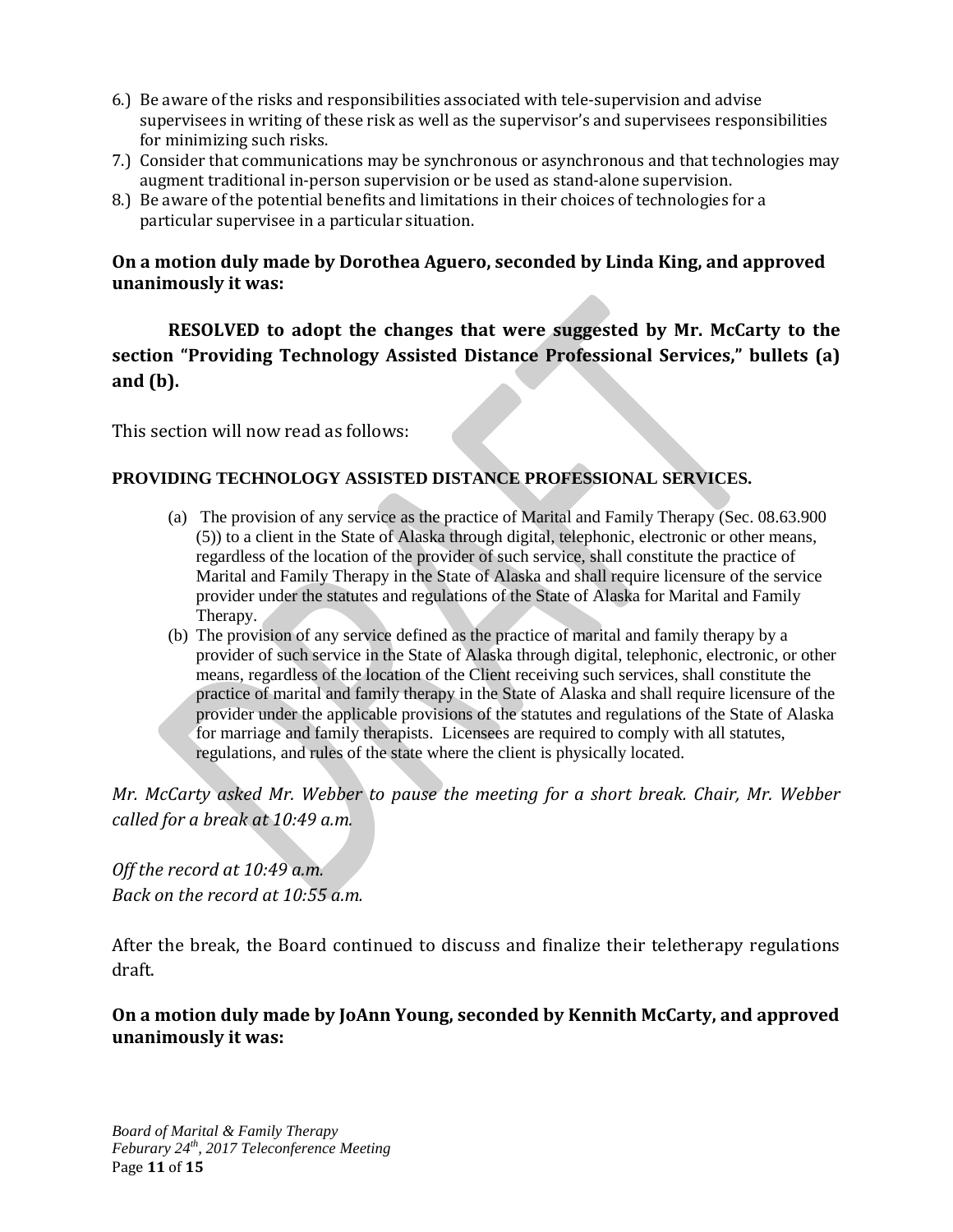**RESOLVED to accept the language that the Board of Professional Counselors used in their draft for the section "Providing Technology Assisted Distance Professional Services," (c)-(g), except for (f) as it should read:**

# **(f) Licensees are encouraged to refer to the most current AMFTRB Guidelines published on the Board's website regarding delivery of distance professional services**

The rest of the section, "Providing Technology Assisted Distance Professional Services" should read:

- (c) When providing technology-assisted distance professional services, licensees determine that clients are intellectually, emotionally, and physically capable of using the application and that the application is appropriate for the needs of the client.
- (d) When technology-assisted distance professional services are deemed inappropriate by the licensee or client, licensees consider referral to a clinician local to the client for in-person services. If the client refuses referral, licensee must document rationale for continuing to provide distance professional services.
- (e) Each time a technology-assisted, distance professional services session takes place the licensee verifies the client's identity and duly notes the same in the progress note.
- (f) Licensees are encouraged to refer to the most current AMFTRB Guidelines published on the Board's website regarding delivery of distance professional services
- (g) At the onset of services, licensees are required develop a safety plan naming local resources in the community of the distance client should emergency care be needed. Safety plan must include contact phone numbers. Local resources may be family members, law enforcement, Health Aid, religious leader, or Tribal leader but should preferably be someone trusted by the client to be available during distance professional services.

The Board then continued to discuss the "Safety and Confidentiality" section on their proposed regulations draft.

# **On a motion duly made by Kennith McCarty, seconded by Dorothea Aguero and approved unanimously, it was:**

# **RESOLVED to accept bullets (A)-(E) in the proposed "Safety and Confidentiality of Communications" section in the teletherapy regulations draft.**

This section reads as:

## **SAFETY & CONFIDENTIALITY OF COMMUNICATIONS**

(a) Email: Licensees should advise clients about the risks of exchanging emails. Licensees should include a disclaimer when sending emails. Email transmissions are part of the client record; copies should be maintained in the client file.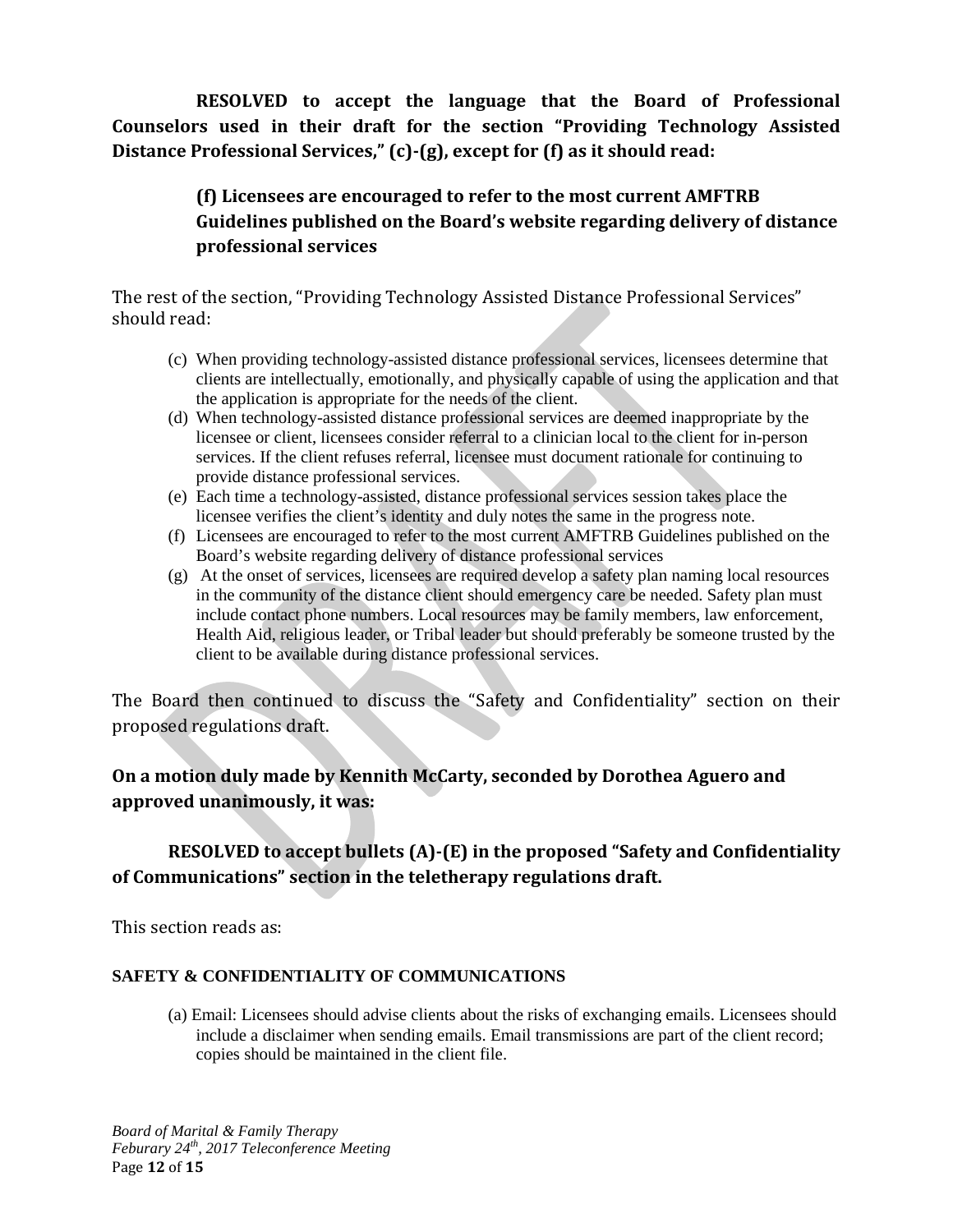- (b) Text Messages: Text messages are not a secure form of communication. Therefore, texting of personal information is not recommended. Text messages are considered a part of the client record and should be kept in the file.
- (c) Online Scheduling: Any online scheduling software should be encrypted and secure. If not, licensees should disclose to clients the fact that the software is not encrypted and therefore is not confidential.
- (d) Chat Rooms: Licensees should not participate in chat rooms with clients because they may imply a licensee is able to intervene in the event that a crisis is mentioned.
- (e) Synchronous Distance professional services: Licensees endeavor to protect clients from unwanted interruptions during sessions.

# **On a motion duly made by Kennith McCarty, seconded by Dorothea Aguero and approved unanimously, it was:**

# **RESOLVED to accept the proposed language for the section, "Informed Consent," and amend (j) to be made specific to the MFT Board's statute.**

The "Informed Consent" section will now read as:

#### **INFORMED CONSENT**

Informed consent should be clearly set forth, understandable, discuss the benefits and risks of entering into distance professional services, and address the use of phone, online synchronous counseling, electronic billing, text, and email contact with a client. As part of the process of establishing informed consent, licensees do the following:

- (a) Address issues related to the difficulty of maintaining the confidentiality of electronically transmitted communications;
- (b) Inform clients of all colleagues, supervisors, and employees, such as information technology (IT) administrators, who might have authorized or unauthorized access to electronic transmissions;
- (c) Urge clients to be aware of all authorized or unauthorized users, including family members and fellow employees, who have access to any technology clients may use in the counseling process;
- (d) Inform clients of pertinent legal rights and limitations governing the practice of a profession over state lines or international boundaries;
- (e) Whenever possible, use encrypted websites and email communications to help ensure confidentiality;
- (f) When the use of encryption is not possible, licensees notify clients of this fact and limit electronic transmissions to general communications that are not client specific;
- (g) Inform clients if and for how long archival storage of transaction records are maintained;
- (h) Discuss the possibility of technology failure and alternate methods of service delivery;
- (i) Inform clients of emergency procedures, such as calling 911 or a local crisis hotline when the licensee is not available;
- (j) Inform clients of the limits of confidentiality according to Sec. 08.63.200.
- (k) Discuss time zone differences, local customs, and cultural or language differences that might impact services delivery;
- (l) Inform clients when technology-assisted distance professional services are not covered by insurance;

*Board of Marital & Family Therapy Feburary 24th, 2017 Teleconference Meeting* Page **13** of **15**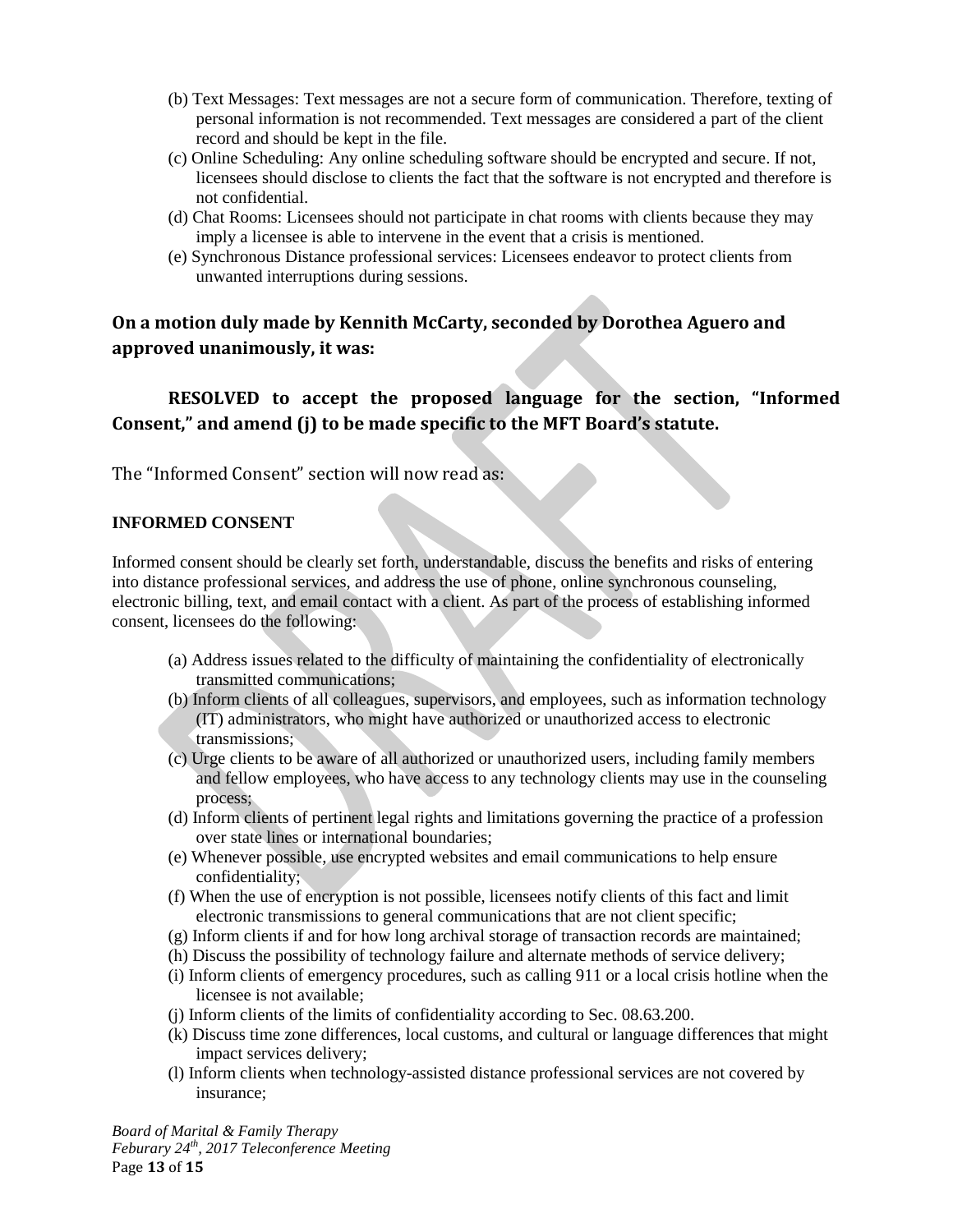(m) Fully disclose the licensee's licensing, credentials and areas of expertise;

**On a motion duly made by Kennith McCarty, seconded by JoAnn Young and approved unanimously, it was:**

**RESOLVED to accept AS 08.63.230(4) as the guide for payment practices for Distance therapy coverage.**

**On a motion duly made by Linda King, seconded by Dorothea Aguero and approved unanimously, it was:**

**RESOLVED to accept the proposed language for ethics as written.**

**On a motion duly made by Kennith McCarty, seconded by Dorothea Aguero and approved unanimously, it was:**

# **RESOLVED to accept the "Definitions" as written in the Board of Professional Counselors' regulations draft.**

The last sections of the teletherapy regulations draft are to be written as:

#### **Distance Therapy Coverage Mandated/payment**

Distance therapy coverage mandated payment is to follow the payment practices listed under Sec 08.63.230(4).

**ETHICS: Amend 12 AAC.19.900 to add:** all Licensed Marriage and Family Therapists and Associate Marriage and Family Therapists practicing distance therapy (teletherapy) must adhere to the same code of ethics as they do in a traditional (face-to-face, in person) therapy/supervision setting as indicated in current statutes and regulations 12 AAC 19.900 Code of Ethics.

## **DEFINITIONS**

- (a) "Synchronous" interaction means a real-time interaction between a client and a counselor occurring at exactly the same time during which the client and counselor are able to communicate in real-time
- (b) "Asynchronous" interaction means the transmission of a client's information from an originating site to a licensed professional counselor at a distant site not occurring at exactly the same time; no real-time communication is present or able;
- (c) "Distant site" means a site or location from which services are delivered by a licensee via a technology-assisted media.
- (d) "Originating site" means a site where a client is located at the time counseling services are provided via technology-assisted media or where the asynchronous storage and forwarding services originate.
- (e) "Distance professional services" means the mode of delivering services via technologyassisted media, such as but not limited to, a telephone, video, internet, a smartphone, tablet,